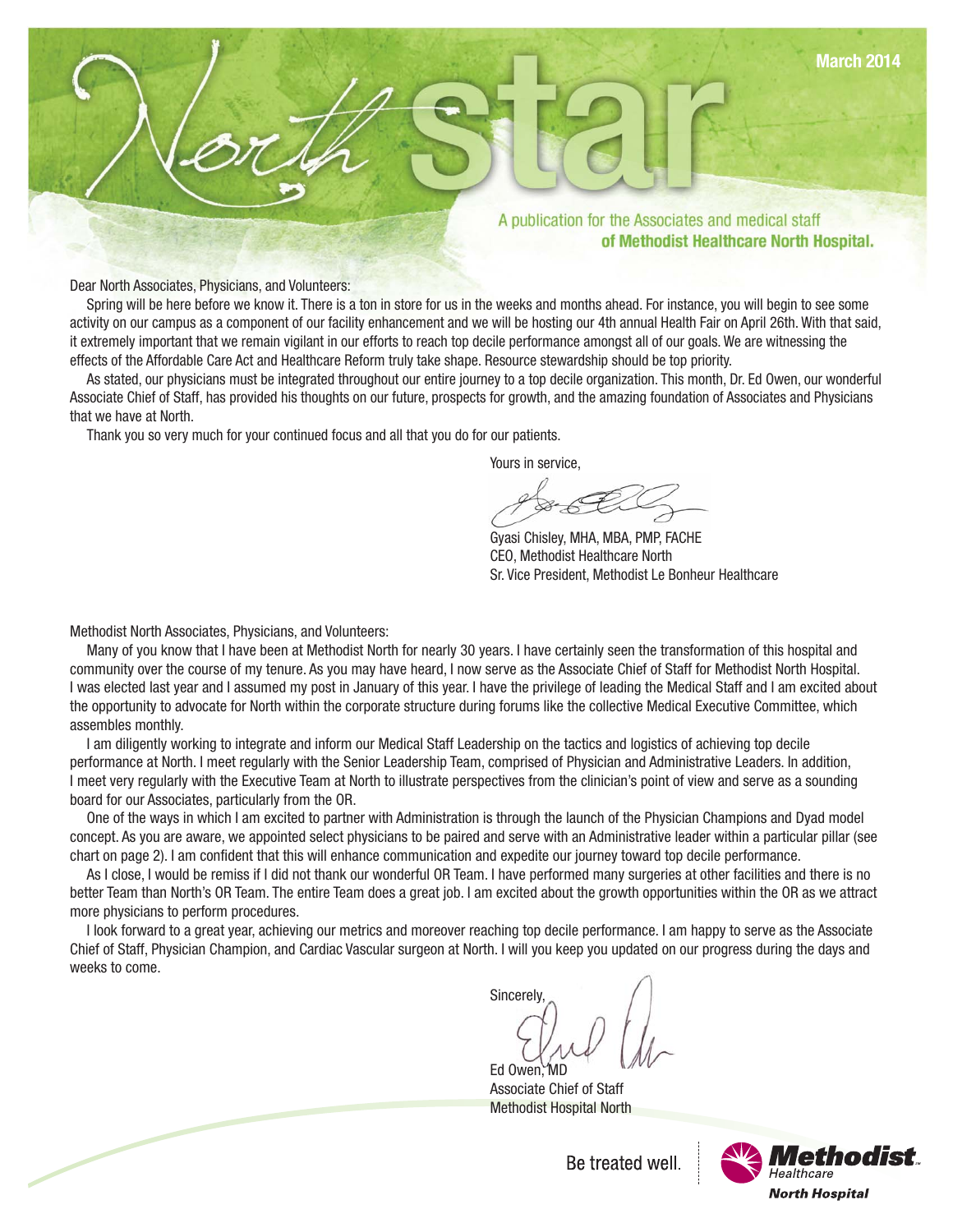## **Joint Commission Readiness**

#### **What are the requirements for our Associate name badges?**

Joint Commission requires that our organization identify individuals entering our facilities. Our Methodist policy states the following about Name badges:

- Associates must wear an ID badge at all times.
- ID badges should be worn above the waist
- Picture facing forward

– Missy McElwee, Manager, Regulatory Readiness



## **The Grapevine Corner**

I wanted to write you to tell you of the WONDERFUL care that I received this week while recovering from a heart attack in your CVICU. The entire staff from my neighbor Dr. Carl Sanchez (Methodist Anesthesiologist) to the ER, to Dr. Diaz, Sara his PA, Nurses: Traci, Beth, Amanda, Stacey, Cath lab staff, and EVERYONE else that I encountered were absolutely amazing. Each was kind, thoughtful, caring and bent over backwards to ensure that I had everything I needed. It is important to note that I am a registered nurse who works within the Baptist system and truly believe I got world class care at Methodist. I would encourage you to continue to do whatever it is you are doing because your staff has truly "bought in" and walks the talk. Thank you again and God bless you all. B.M. Palmer."

– Diane Anderson, Patient Advocate

## **Go Green with Springtime Cleaning**

With springtime approaching I decided to research some green ideas for "spring cleaning" and "honey do lists" for spring cleaning and found an article that shared some excellent green cleaning product ideas. Whether you will be the "spring cleaner", making the "honey do list" for spring-cleaning, or the honey doer working from the "honey do list" you will find these tips excellent for cleaning while keeping our environment healthy!

#### **Green cleaning products**

The last thing you want to do is dump toxic chemicals into the environment in the name of cleaning, right? These days, you don't have to make a special trip to the natural foods store to seek out environmentally-sensitive cleaning products. Seventh Generation, Method and Biokleen are three companies that make full lines of

# **2014 Physician Champion Appointments**

In order to reach and maintain top decile performance in specific areas, we will need the engagement and innovation of our Medical Staff and their partners now more than ever. I am extremely pleased and excited to announce the launch of our Physician Champion concept for 2014. The advent of the Physician Champions will enhance collaboration and further our partnerships with our Medical Staff for each our five pillars at North. Physician Champions will be asked to

household cleaners, and you can find them in just about every store. These products work just as well as their conventional counterparts. Or you can stock your natural cleaning kit with homemade cleaners making them yourself is super easy.

The basic supplies you will need to make your own green cleaners include: Distilled white vinegar (sold in the cooking section of most supermarkets); Baking soda; Olive oil; Borax (sold in a box in the laundry aisle); Liquid castile soap (like Dr. Bronner's brand, found in most natural foods stores); Essential oils (super concentrated natural plant oils found in natural foods stores, usually in the cosmetics section); Microfiber cleaning cloths.

– Diane Anderson, Green Team member

work directly with the Administrative pillar owner to identify opportunities for improvement, and collaborate on how to best deploy strategies and tactics throughout the organization. I believe that this concept can and will become best practice for the entire Methodist Le Bonheur Healthcare system.

– Gyasi Chisley, CEO

| <b>Pillar</b>  | <b>Pillar Owner</b>                  | <b>Physician Champion</b>                  | <b>Specialty</b>                | <b>Physician Champion</b><br><b>Alternate</b> | <b>Specialty</b>  |
|----------------|--------------------------------------|--------------------------------------------|---------------------------------|-----------------------------------------------|-------------------|
| <b>People</b>  | Daphne Brown                         | Michael Agapos, MD<br>Bonnie Randolph, MD  | Internal Medicine               | Randy Frederick, MD                           | Internal Medicine |
| <b>Service</b> | Florence Jones<br>Kathryn Wiggs      | Will Burch, MD<br>Amara Elochukwu, MD      | Emergency/<br>Internal Medicine | Chris Pokabla, MD                             | Orthopedics       |
| <b>Quality</b> | Laura Hess<br>Karen Hopper, MD       | Ahmad Altabbaa, MD                         | Internal Medicine               | Carl Sanchez, MD                              | Anesthesiology    |
| <b>Finance</b> | <b>Rita Neely</b>                    | Kevin Lunsford, MD<br>Stephen Waggoner, MD | Surgery/<br>Orthopedics         |                                               |                   |
| Growth         | Gyasi C. Chisley<br>Jonathan Watkins | Ed Owen, MD<br><b>Matthew Smolin, MD</b>   | CV Surgery/<br>Cardiology       | James Boals, MD                               | Radiology         |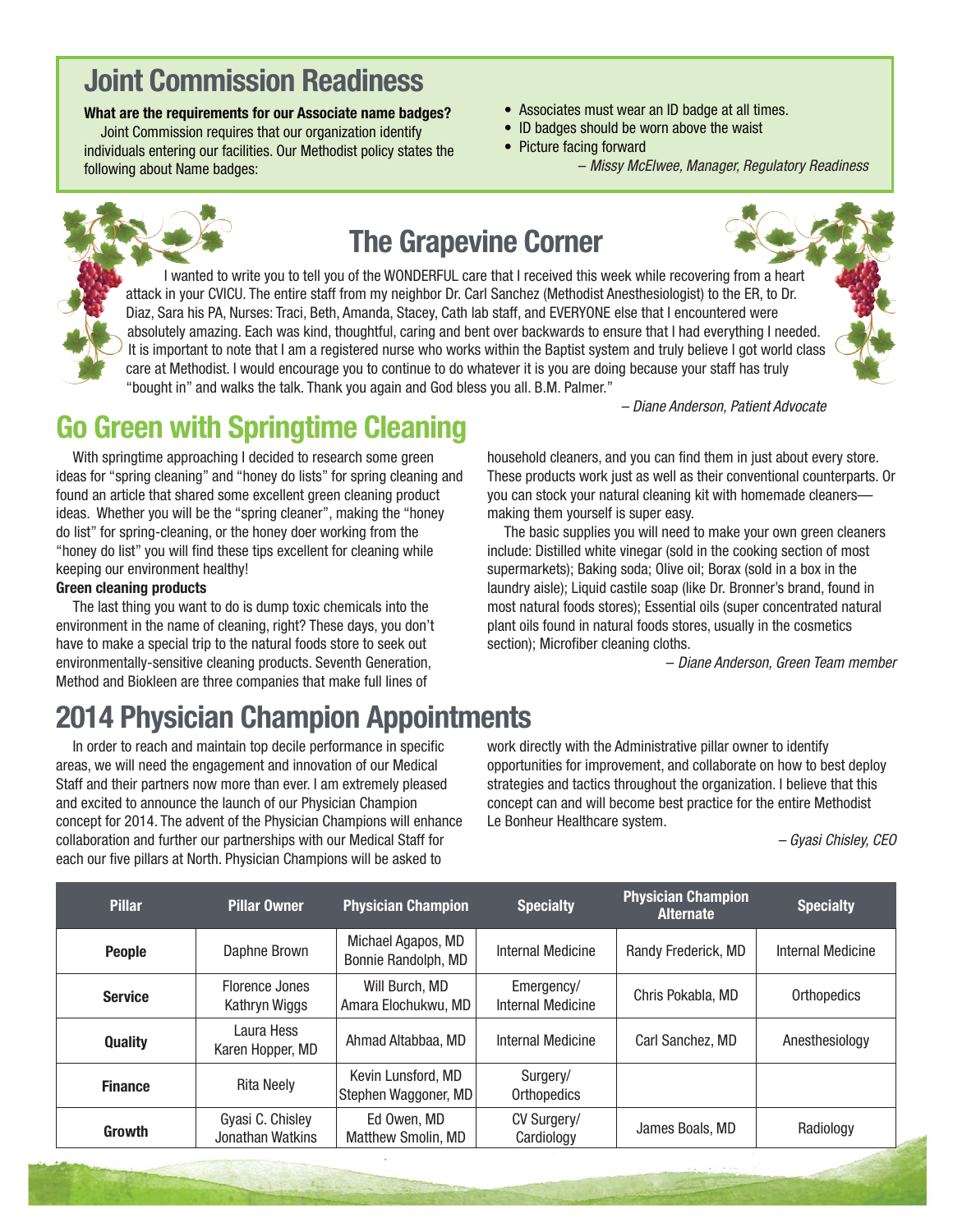## **Daisy Award Winners**



**Beth Hodge, RN, TJC January**



**Stacy Foust, RN, 5N February**



**Courtney Millington, RN, 4N March**



**Horace Morgan,** Material Service Attendant retired after 13 years of service. North family joined him in a celebration gathering on Friday, February 7th, 2014.



**Diane Anderson**, Patient Advocate, attended Disability Day on the Hill January 29, 2014 with the Arc Mid-South. The Arc Mid-South is committed to providing advocacy and services which enable individuals with disabilities to realize their uniqueness, worth, and full inclusion in society. The Arc Mid-South actively sows the seeds of information and understanding and affirms the uniqueness and worth in society of all persons and will endeavor to empower individuals and their families.

# **North Black History Program**



**North Black History Program** was held on February 25th. Dr. William Rosser of Shiloh Baptist Church was the Guest speaker. Wanda Mott of Monumental Baptist Church along with our own Respiratory Therapist Joan Rayford & daughter Courtney graced us with song. Raleigh-Egypt Middle School performed a celebration of black history through liturgical dance. They are pictured below along with Gyasi Chisley, CEO and Jonathan Watkins, COO.

## **Congratulations**

Congratulations to **Judy Gandy**, RN- ICU and **Anna Utsey**, RN- ED for achieving RISE level.